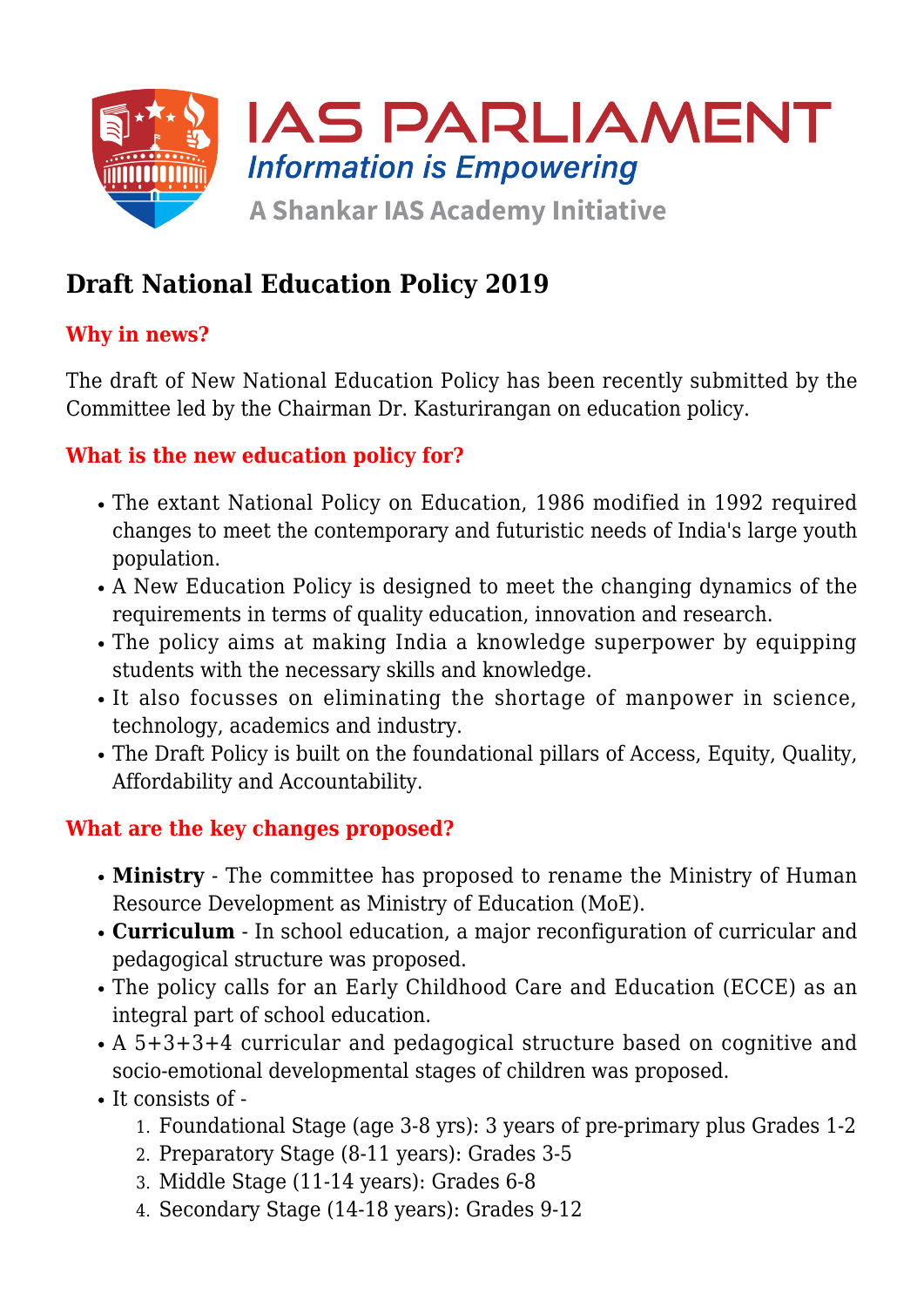- The policy also seeks to reduce content load in school education curriculum.
- There will be no hard separation of learning areas in terms of curricular, cocurricular or extra- curricular areas.
- All subjects, including arts, music, crafts, sports, yoga, community service, etc will be part of the curricular.
- Thus, schools will be re-organized into school complexes.
- The policy promotes active pedagogy to focus on the development of core capacities and life skills, including 21st century skills.
- **RTE Act** The committee recommends Extension of Right to Education Act 2009 to cover children of ages 3 to 18 (currently, 6-14).
- **Teacher education** The committee proposes for massive transformation in teacher education.
- It calls for shutting down sub-standard teacher education institutions.
- It proposes moving all teacher preparation/education programmes into large multidisciplinary universities/colleges.
- The 4-year integrated stage-specific B.Ed. programme will eventually be the minimum degree qualification for teachers.
- **Higher education** A restructuring of higher education institutions with three types of higher education institutions was proposed -
	- 1. Type 1: Focused on world-class research and high quality teaching
	- 2. Type 2: Focused on high quality teaching across disciplines with significant contribution to research
	- 3. Type 3: High quality teaching focused on undergraduate education
- This will be driven by two Missions -Mission Nalanda & Mission Takshashila.
- There will be re-structuring of Undergraduate programs such as BSc, BA, BCom, BVoc of 3 or 4 years duration and having multiple exit and entry options.
- **Institution** A new apex body Rashtriya Shiksha Ayog is proposed.
- This is to enable a holistic and integrated implementation of all educational initiatives and programmatic interventions.
- The body will also coordinate efforts between the Centre and states.
- The National Research Foundation, an apex body, is proposed for creating a strong research culture.
- It will help build research capacity across higher education.
- The four functions of Standard Setting, Funding, Accreditation and Regulation will be separated and conducted by independent bodies.
- National Higher Education Regulatory Authority will be the only regulator for all higher education including professional education.
- The policy proposes to create an accreditation eco-system led by a revamped NAAC (National Assessment and Accreditation Council).